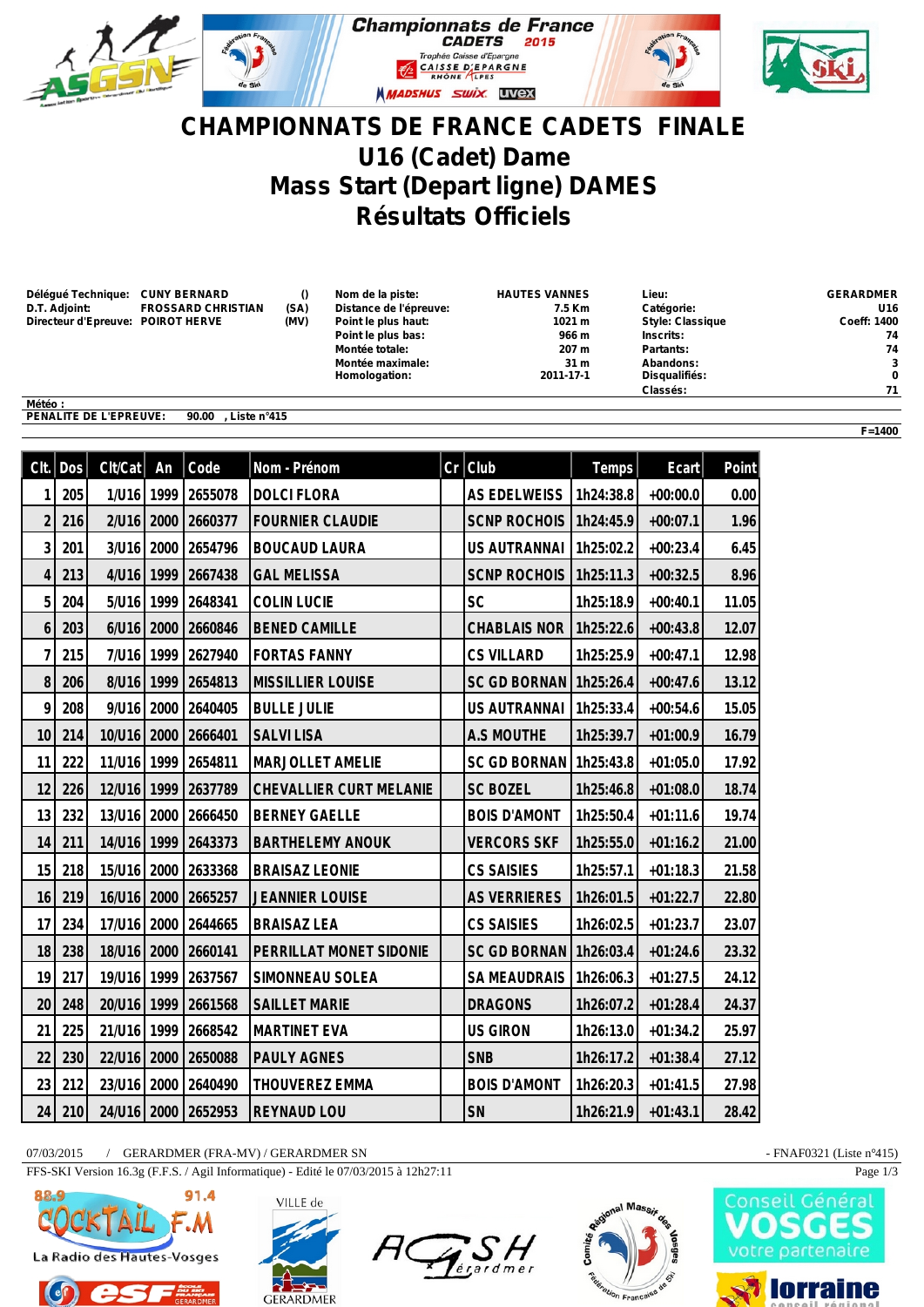|      |     |             |      | de Ski              | <b>Championnats de France</b><br>Trophée Caisse d'Epargne<br><b>CAISSE D'EPARGNE</b><br>RHÔNE LPES<br><b>MADSHUS SWIX UVEX</b> |    | <i><b>CADETS</b></i><br>2015 |              | -ion F<br>de Ski |       |
|------|-----|-------------|------|---------------------|--------------------------------------------------------------------------------------------------------------------------------|----|------------------------------|--------------|------------------|-------|
| Clt. | Dos | Clt/Cat     | An   | Code                | Nom - Prénom                                                                                                                   | Cr | Club                         | <b>Temps</b> | Ecart            | Point |
| 25   | 233 | 25/U16      | 2000 | 2652952             | <b>FINE HANNA</b>                                                                                                              |    | SN                           | 1h26:26.0    | $+01:47.2$       | 29.55 |
| 26   | 243 | 26/U16      | 2000 | 2632171             | CHAMBELLANT AGATHE                                                                                                             |    | <b>CS SAISIES</b>            | 1h26:31.2    | $+01:52.4$       | 30.98 |
| 27   | 229 | 27/U16      | 1999 | 2659923             | RAMAZ CLOTILDE                                                                                                                 |    | <b>BAUGES S.N</b>            | 1h26:33.5    | $+01:54.7$       | 31.62 |
| 28   | 258 | 28/U16      | 1999 | 2639530             | <b>MOYSE CLAIRE</b>                                                                                                            |    | <b>HT JURA SKI</b>           | 1h26:35.1    | $+01:56.3$       | 32.06 |
| 29   | 241 | 29/U16      | 2000 | 2654500             | REMY VELLUT LIVIA                                                                                                              |    | CS LA FECLAZ                 | 1h26:47.9    | $+02:09.1$       | 35.59 |
| 30   | 236 | 30/U16      | 1999 | 2629810             | <b>PIRES KARLA</b>                                                                                                             |    | COURCHEVEL                   | 1h26:48.4    | $+02:09.6$       | 35.72 |
| 31   | 223 | 31/U16      | 1999 | 2660862             | LOUIS JACQUET KIMA                                                                                                             |    | <b>AS VERRIERES</b>          | 1h26:50.3    | $+02:11.5$       | 36.25 |
| 32   | 239 | 32/U16      | 2000 | 2643395             | SALVAGGIO ALICE                                                                                                                |    | <b>SERRE CHEVAL</b>          | 1h26:56.0    | $+02:17.2$       | 37.82 |
| 33   | 240 | 33/U16      | 1999 | 2649033             | <b>GONIN COLINE</b>                                                                                                            |    | CS LA FECLAZ                 | 1h26:57.5    | $+02:18.7$       | 38.23 |
| 34   | 255 | 34/U16      | 2000 | 2662183             | <b>FOURBET LOUISE</b>                                                                                                          |    | <b>ES VALLOUISE</b>          | 1h26:59.6    | $+02:20.8$       | 38.81 |
| 35   | 209 | 35/U16      | 1999 | 2660162             | SIMONOT JEANNE                                                                                                                 |    | CS LA FECLAZ                 | 1h27:00.4    | $+02:21.6$       | 39.03 |
| 36   | 220 | 36/U16      | 1999 | 2643679             | <b>GUYENNOT LEA</b>                                                                                                            |    | CS LA FECLAZ                 | 1h27:03.1    | $+02:24.3$       | 39.78 |
| 37   | 266 | 37/U16      | 1999 | 2648198             | <b>BIGILLON SAM</b>                                                                                                            |    | <b>CS VILLARD</b>            | 1h27:07.1    | $+02:28.3$       | 40.88 |
| 38   | 251 | 38/U16      | 1999 | 2654361             | <b>JOMIER ANAELLE</b>                                                                                                          |    | <b>DRAGONS</b>               | 1h27:08.9    | $+02:30.1$       | 41.38 |
| 39   | 207 | 39/U16      | 1999 | 2649518             | <b>NOVEL MARGOT</b>                                                                                                            |    | CS LA FECLAZ                 | 1h27:10.2    | $+02:31.4$       | 41.73 |
| 40   | 249 | 40/U16      | 1999 | 2660000             | <b>REMY CHLOE</b>                                                                                                              |    | <b>LA BRESSAUDE</b>          | 1h27:11.1    | $+02:32.3$       | 41.98 |
| 41   | 247 | 41/U16      | 2000 | 2649602             | CUNIN HUGUENOT EPONINE                                                                                                         |    | <b>GERARDMER</b>             | 1h27:12.2    | $+02:33.4$       | 42.29 |
| 42   | 228 | 42/U16      | 1999 | 2628683             | <b>BOUVARD EVE</b>                                                                                                             |    | COURCHEVEL                   | 1h27:20.5    | $+02:41.7$       | 44.57 |
| 43   | 269 | 43/U16      | 2000 | 2665606             | <b>HARIVEL LEONIE</b>                                                                                                          |    | <b>SC D'AGY</b>              | 1h27:21.5    | $+02:42.7$       | 44.85 |
| 44   | 221 | 44/U16      | 2000 | 2654332             | <b>BARTHELEMY THAIS</b>                                                                                                        |    | <b>SNGR OISANS</b>           | 1h27:25.2    | $+02:46.4$       | 45.87 |
| 45   | 253 |             |      | 45/U16 2000 2661367 | <b>BOREL CAMILLE</b>                                                                                                           |    | <b>AS EDELWEISS</b>          | 1h27:30.9    | $+02:52.1$       | 47.44 |
| 46   | 254 |             |      | 46/U16 2000 2660273 | <b>BARRAL LEA</b>                                                                                                              |    | CS LA FECLAZ                 | 1h27:33.5    | $+02:54.7$       | 48.16 |
| 47   | 227 |             |      | 47/U16 1999 2648892 | <b>FAVIER JULIA</b>                                                                                                            |    | <b>SNGR OISANS</b>           | 1h27:34.7    | $+02:55.9$       | 48.49 |
| 48   | 264 |             |      | 48/U16 1999 2644160 | <b>GENET ALICE</b>                                                                                                             |    | AV CORNIMONT                 | 1h27:36.4    | $+02:57.6$       | 48.96 |
| 49   | 235 |             |      | 49/U16 2000 2637574 | DANIEL SEVERINE                                                                                                                |    | <b>CS VILLARD</b>            | 1h27:37.0    | $+02:58.2$       | 49.12 |
| 50   | 250 |             |      | 50/U16 2000 2660382 | ZURFLUH AUDREY                                                                                                                 |    | <b>SCNP ROCHOIS</b>          | 1h27:37.6    | $+02:58.8$       | 49.29 |
| 51   | 231 |             |      | 51/U16 1999 2654834 | <b>MERCIER BOSSENY MARIE</b>                                                                                                   |    | CS LA FECLAZ                 | 1h27:38.4    | $+02:59.6$       | 49.51 |
| 52   | 246 |             |      | 52/U16 2000 2659970 | <b>MAURIN NOELIE</b>                                                                                                           |    | SN                           | 1h27:42.1    | $+03:03.3$       | 50.53 |
| 53   | 274 |             |      | 53/U16 2000 2667538 | DREYER LAURANE                                                                                                                 |    | <b>BOIS D'AMONT</b>          | 1h27:49.5    | $+03:10.7$       | 52.57 |
| 54   | 244 |             |      | 54/U16 2000 2647376 | ROCHETTE COLINE                                                                                                                |    | <b>SC BOZEL</b>              | 1h27:54.4    | $+03:15.6$       | 53.92 |
| 55   | 256 |             |      | 55/U16 2000 2633521 | LUTZ MARGOT                                                                                                                    |    | <b>DRAGONS</b>               | 1h27:56.5    | $+03:17.7$       | 54.50 |
| 56   | 275 |             |      | 56/U16 2000 2660201 | <b>MARGUET LAURA</b>                                                                                                           |    | <b>ES SAUGETTE</b>           | 1h28:13.3    | $+03:34.5$       | 59.13 |
| 57   | 272 |             |      | 57/U16 2000 2649456 | ARNOULD ANGELE                                                                                                                 |    | <b>GERARDMER</b>             | 1h28:18.2    | $+03:39.4$       | 60.48 |
| 58   | 237 |             |      | 58/U16 2000 2641412 | <b>DUCOS JULIE</b>                                                                                                             |    | <b>CS VILLARD</b>            | 1h28:20.6    | $+03:41.8$       | 61.14 |
| 59   | 260 | 59/U16 2000 |      | 2660166             | CHEVALIER BOIVERT MARIE                                                                                                        |    | MTGVE V.CLAR                 | 1h28:40.4    | $+04:01.6$       | 66.60 |
| 60   | 259 | 60/U16 2000 |      | 2664099             | <b>MATHE MEIJE</b>                                                                                                             |    | CS LA FECLAZ                 | 1h28:48.6    | $+04:09.8$       | 68.86 |
| 61   | 257 |             |      | 61/U16 2000 2643674 | <b>BONNEFOY FLAVIE</b>                                                                                                         |    | <b>SCP MEZENC</b>            | 1h28:54.4    | $+04:15.6$       | 70.46 |

07/03/2015 / GERARDMER (FRA-MV) / GERARDMER SN

**DU SKI** 

FFS-SKI Version 16.3g (F.F.S. / Agil Informatique) - Edité le 07/03/2015 à 12h27:12



r:

 $\int$ 







- FNAF0321 (Liste n°415)